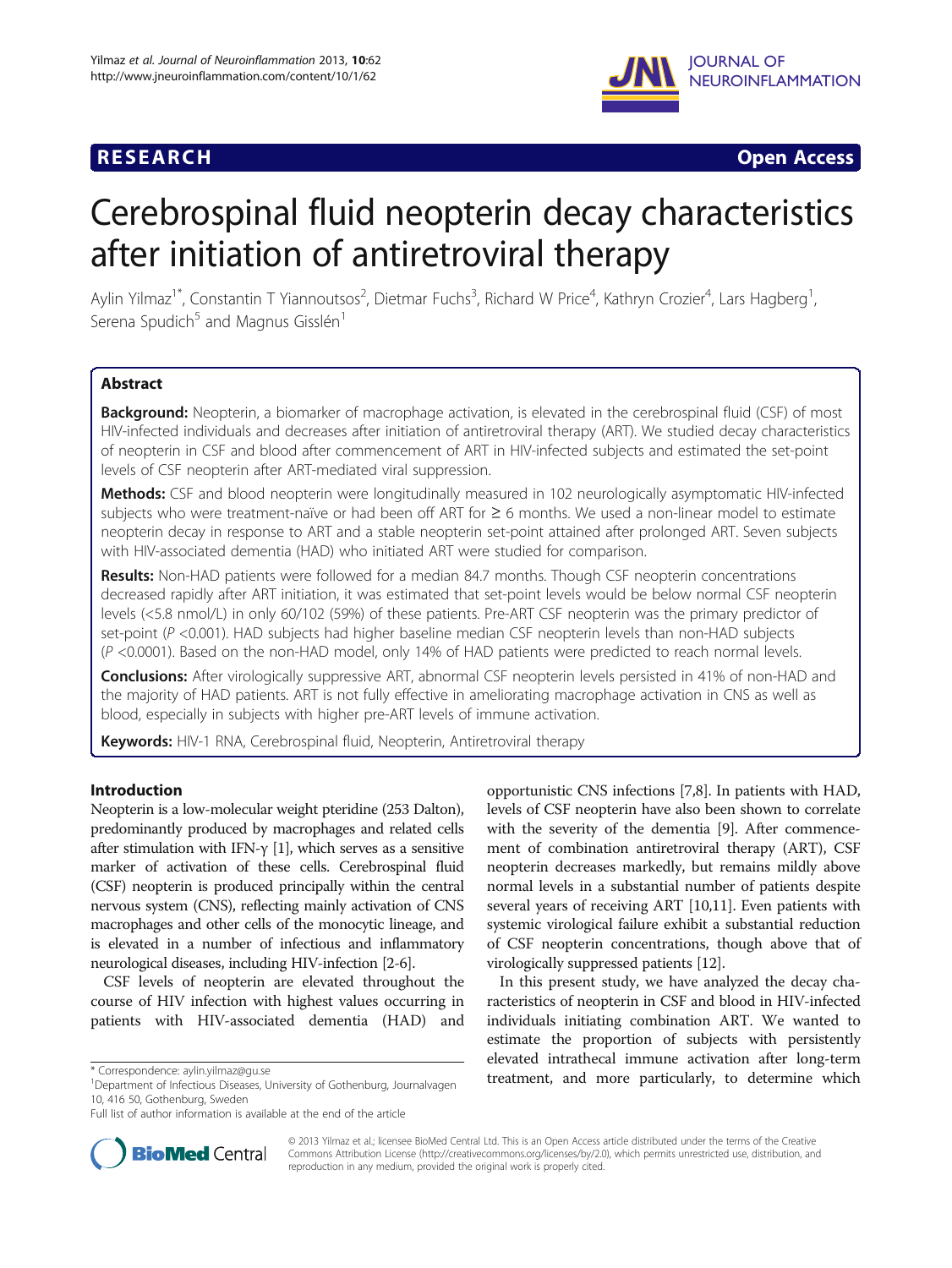<span id="page-1-0"></span>baseline factors, if any, correlated with set-point CSF neopterin levels.

#### Materials and methods **Patients**

In this retrospective study, we used stored CSF and blood specimens from two clinical centers in Gothenburg, Sweden, and San Francisco, USA. All patients who had undergone at least one lumbar puncture prior to initiation of combination ART and at least one lumbar puncture on treatment were considered for this study. Participants were either ART-naive or had been off treatment for ≥6 months at ART initiation (baseline). Because this study focused on neopterin concentrations among virologically suppressed patients, only subjects with viral suppression after initiation of ART were included. Virological suppression was defined as CSF and plasma HIV RNA levels <50 copies/mL within 6 months from the start of therapy, or if followed for a shorter period,  $>2$  log<sub>10</sub> reduction of the viral load. Patients with virologic failure, defined as two consecutive plasma samples with HIV RNA >50 copies/ mL after 6 months of ART, were excluded. Decay and setpoint models were based on a group of neurologically asymptomatic individuals fulfilling the above criteria. A small group of patients with HAD was also studied for comparison. All subjects were studied within study protocols approved by the Research Ethics Committee of the University of Gothenburg or the University of California San Francisco Committee on Human Research.

# Methods

Neopterin was measured by a commercially available radio-immunoassay or enzyme-linked immunosorbent assay (Neopterin RIA and EIA, BRAHMS, Hennigsdorf, Germany) [\[13](#page-5-0)]. The same antibodies are used in these two assays, and the results are interchangeable [\[14](#page-5-0)]. Normal neopterin reference values were <8.8 nmol/L in blood and <5.8 nmol/L in CSF [\[4,13,15](#page-5-0)]. HIV-1 RNA in CSF and plasma was measured using the Roche Amplicor assay (version 1.5, Hoffman-La Roche, Basel, Switzerland). The assay has a lower detection limit of 20 copies/mL  $(1.30 \text{log}_{10} \text{ copies/mL})$ . All HIV-1 RNA values <20 copies/mL were set as 19 copies/mL. The CD4<sup>+</sup> T-cell count was analyzed by flow cytometry in local clinical laboratories.

# Statistical analysis

Descriptive statistics were generated for all variables involved in the analyses. Comparisons of continuous statistical measures between the non-HAD and HAD patients were performed using the Kruskal-Wallis test. We used non-linear mixed models to reflect the decay characteristics of both CSF and blood neopterin levels after initiation of ART. From previously published

reports [[16,17](#page-5-0)] we assumed that CSF and blood neopterin levels would decay rapidly after initiation of treatment, and would stabilize after some time reaching a set-point. The model used for both the CSF and blood neopterin levels is given by the following equation:

$$
y_{ij} = \beta_0 + u_{0i} + \beta_1 X_i + (\beta_2 + u_{2i} + \beta_3 X_i) \times [1 - \exp{-\exp(\beta_4 + \beta_5 X_i)t_{ij}}]
$$

where  $y_{ij}$  corresponds to neopterin levels for each subject and post-baseline study visit,  $t_{ij}$ ,  $X_i$  is the log-transformed pre-treatment blood or CSF (log-transformed) neopterin levels,  $β<sub>0</sub>$ ,  $β<sub>1</sub>$ , govern the association between follow-up CSF or blood neopterin levels overall and with baseline levels respectively,  $\beta_2$  and  $\beta_3$  estimate the reduction in CSF or blood neopterin levels from baseline to the setpoint levels after prolonged treatment, overall and associated with baseline levels, and  $\beta_4$  and  $\beta_5$  determine the rate of decay overall and according to the pre-treatment neopterin levels respectively. Subject-specific random effects  $u_{0i}$  and  $u_{2i}$  were added to allow initial and set-point neopterin levels to vary for each patient. The impact of the pre-treatment neopterin level on the post-baseline visits, the ultimate set-point reached, and the rate of decay of neopterin levels were tested using the Wald test, involving the coefficients  $β_1$ ,  $β_3$ , and  $β_5$  respectively. The size and sign of the model coefficients is interpreted as follows: an estimate  $\beta_1 > 0$  implies a positive association between pre-treatment and post-treatment neopterin levels. The estimated set-point is  $(\beta_0 + \beta_2) + (\beta_1 + \beta_3)X_i$ . This suggests that an estimate  $\beta_1 + \beta_3 > 0$  implies that patients with higher pre-treatment CSF neopterin levels would end up with a higher set-point, while if  $\beta_1 + \beta_3$  <0 the exact opposite is concluded. In addition,  $\beta_5 > 0$  implies a decay rate associated with baseline CSF neopterin levels that is faster than the average rate of decay, which is estimated by  $\beta_4$ , while  $\beta_5$  <0 suggests that higher baseline neopterin levels are associated with slower rates of decay. Other models involving factors potentially associated with longterm neopterin levels were also considered. They included longitudinally measured HIV RNA levels in the CSF and plasma and CD4<sup>+</sup> T-cell counts at the start of therapy. In the presence of pre-treatment neopterin levels, no other factors were found to be significantly associated with long-term CSF or blood neopterin levels, so the model described above was used.

In addition to producing point estimates of the neopterin set-point for each subject, we tested whether the estimated set-point corresponding to the median and third quartile levels of baseline CSF and blood neopterin in the neurologically asymptomatic population was significantly higher than the upper limit of normal using the Wald chi-square test. This test compares the difference between the upper limit of normal from the estimated neopterin set-point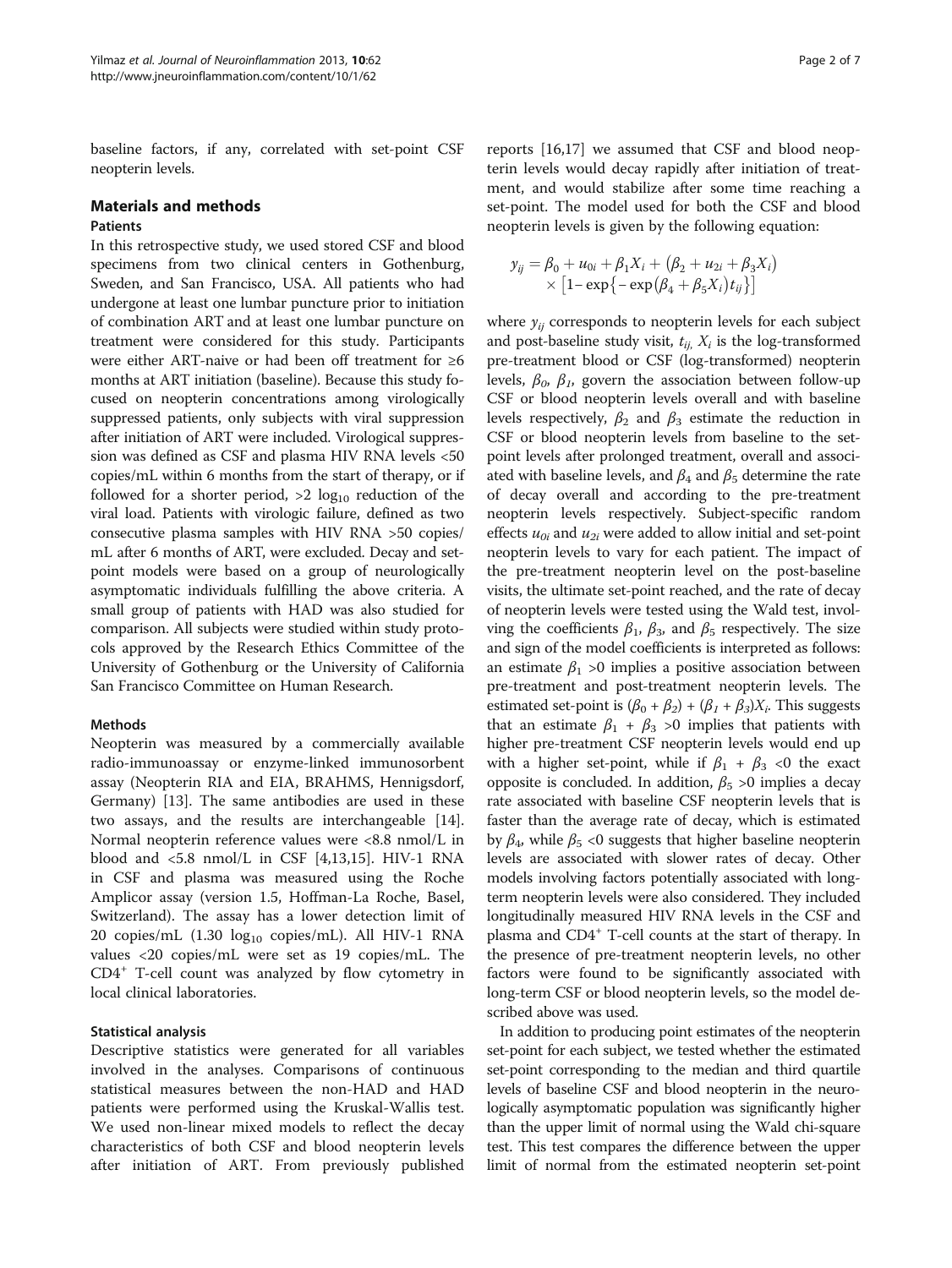<span id="page-2-0"></span>scaled by the variance of the estimate, and provides a criterion for deciding whether this difference is large enough to be considered statistically significant. Using the model developed for the neurologically asymptomatic patients, we also tested whether the estimated CSF and blood neopterin set-point corresponding to the median and third quartile levels of baseline CSF and blood neopterin among subjects with HAD was significantly higher than the upper limit of normal of CSF and blood neopterin levels in the same manner. All analyses were performed with R version 2.11.1 (The R Foundation for Statistical Computing).

# Results

## Patients

In total, 102 chronically HIV-1-infected individuals without neurological symptoms fulfilled the inclusion criteria and were included in the study (88 from Gothenburg and 14 from San Francisco) between 1996 and 2009. All neurologically asymptomatic subjects were initiated on combination ART with a median CNS penetration effectiveness (CPE) score of 8 (range 5 to 13) [[18\]](#page-5-0). As a comparison group, seven subjects with HAD (one from Gothenburg and six from San Francisco) were analyzed separately and compared to the non-HAD group. They initiated ART with a median CPE score 9 (range 6 to 13). Subject baseline characteristics are presented in Table 1. Baseline was defined as the closest time point prior to ART initiation. This ranged from 0 to 36 weeks prior to the start of therapy, with a median value of 0.7 weeks. The number of evaluations and the extent of follow-up varied among the subjects. In the non-HAD group median follow-up was 84.7 months compared to 21.6 months among the HAD subjects (log-rank  $P =$ 0.017). The two patient groups were similar with respect to age, sex, CD4<sup>+</sup> T-cell count, and plasma HIV RNA levels at baseline. CSF HIV RNA and neopterin levels were significantly higher among HAD-patients than non-HAD subjects  $(P = 0.001)$ .

| <b>Table 1 Subject characteristics</b> |  |  |
|----------------------------------------|--|--|
|----------------------------------------|--|--|

The neurologically asymptomatic subjects stayed asymptomatic during the whole study period, but structured neuropsychological testing was not performed. All seven HAD-patients improved functionally after initiation of ART. Neuropsychological testing was performed in six HAD-patients. Four of these improved substantially. One got worse and one remained about the same on testing. The average change in NPZ-4 NPZ (composite neuropsychological test Z score) score was 1.8 (improved) with SD of 2.3.

#### CSF neopterin levels

The median pre-treatment CSF neopterin level for the 102 neuroasymptomatic subjects was 19.9 nmol/L (range 4.0 to 138.0). Individual and overall average CSF neopterin decay trajectories for these patients are presented in Figure [1](#page-3-0). Forty-two out of the 102 neuroasymptomatic patients (41%) had estimated set-point CSF neopterin levels that were higher than the upper limit of normal (5.8 nmol/L). The estimated model of CSF neopterin decay was:

$$
y_{ij} = -50.85 + 21.97X_i + 46.07 - 18.67X_i
$$

$$
\left[1 - \exp\{-\exp(-13.62 + 2.72X_i)t_{ij}\}\right]
$$

All coefficients were significantly different from zero (P-value <0.0001 in all cases). The model (see [Methods\) is](#page-1-0) [interpreted as follows: subjects with higher pre-treatment](#page-1-0) [CSF neopterin levels were expected to have higher set](#page-1-0)[points compared to subjects with lower baseline levels](#page-1-0) [because of the positive sum of pre-treatment and post](#page-1-0)[treatment coefficients \(](#page-1-0) $\beta_1$  [+](#page-1-0)  $\beta_3$ [=3.3\). This means that](#page-1-0) [a subject with a one-log higher pre-treatment CSF](#page-1-0) [neopterin level compared to another subject would be](#page-1-0) [expected to have a set-point 3.3 nmol/mL higher. Con](#page-1-0)[versely, subjects with pre-treatment CSF neopterin at the](#page-1-0) [third quartile \(33 nmol/mL\) are estimated to have a 1.72](#page-1-0) [nmol/mL higher set-point compared to subjects with](#page-1-0) [pre-treatment CSF neopterin levels near the median](#page-1-0) [\(19.6 nmol/mL\). In addition, subjects with higher pre-](#page-1-0)

| Characteristic                               | non-HAD ( $n = 102$ ) | $HAD (n = 7)$      | P-value <sup>*</sup> |
|----------------------------------------------|-----------------------|--------------------|----------------------|
| Sex (male), number (%)                       | 101 (99)              | 6(86)              | 0.0125               |
| Age, years                                   | 41 (18, 68)           | 46 (30, 58)        | 0.184                |
| CD4 cell count $(x10^6 \text{ cells/L})$     | 190 (0, 630)          | 138 (53, 344)      | 0.711                |
| CPE score                                    | $8.0$ (5.0, 13.0)     | 9.0(6.0, 13.0)     | 0.060                |
| CSF neopterin (nmol/L)                       | 19.6 (4.0, 138.0)     | 54.4 (13.7, 154.0) | 0.001                |
| Blood neopterin (nmol/L)                     | 21.7 (6.8, 77.0)      | 25.0 (12.0, 28.9)  | 0.359                |
| CSF HIV RNA ( $log_{10}$ copies/mL)          | 3.93 (1.28, 6.26)     | 5.08 (3.08, 5.98)  | 0.015                |
| Plasma HIV RNA (log <sub>10</sub> copies/mL) | 5.05 (1.28, 6.89)     | 5.31 (4.68, 5.61)  | 0.277                |
| Follow-up, weeks                             | 84.7 (0.4, 682.7)     | 21.6 (4.1, 150.0)  | 0.017                |

Values are presented as median (range) unless stated otherwise. "Fischer exact test for categorical gender, Kruskal-Wallis test for continuous factors, and log-rank test for the length of follow-up. HAD, HIV-associated dementia; CPE: central nervous system penetration effectiveness; CSF, cerebrospinal fluid.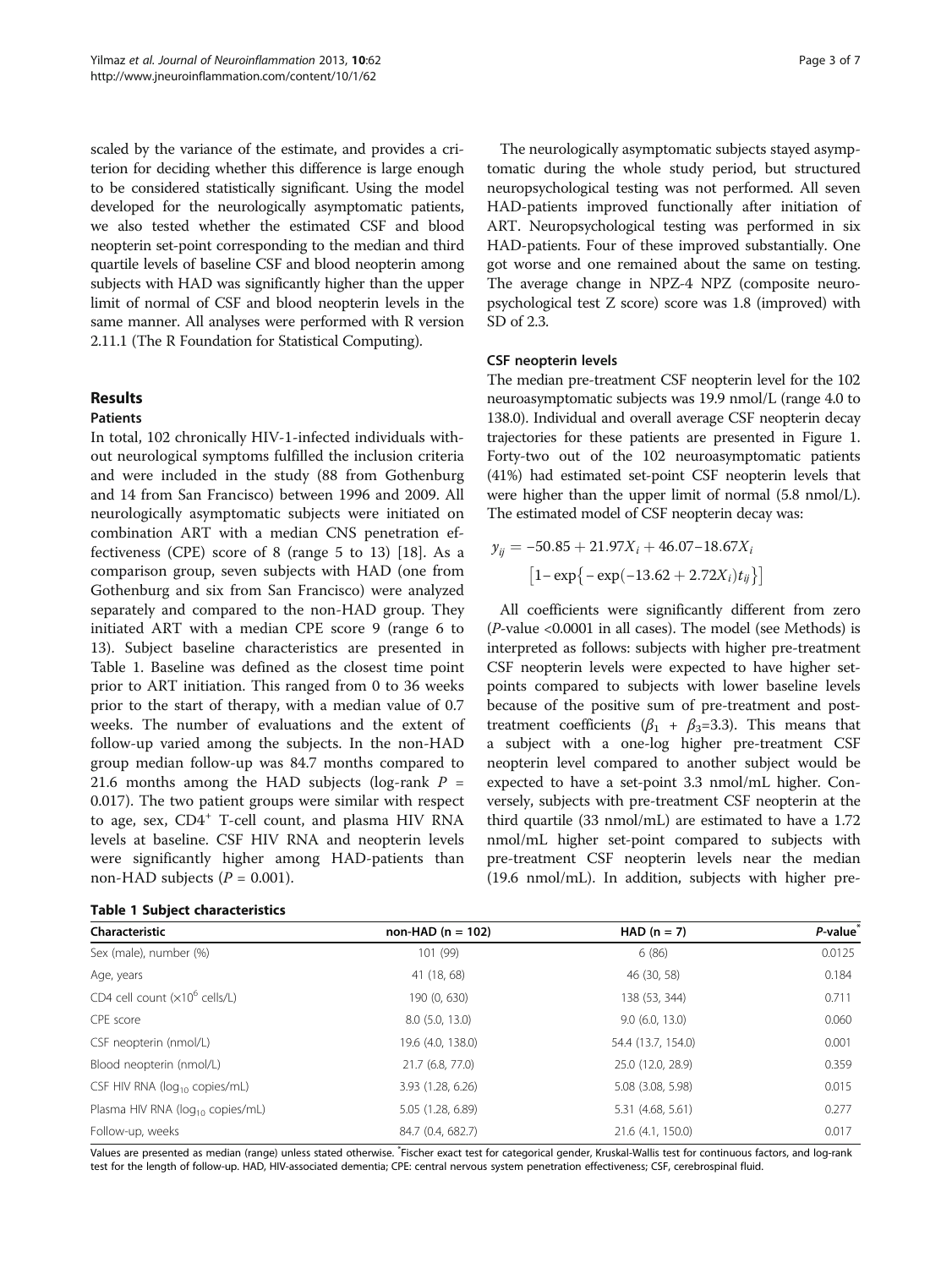<span id="page-3-0"></span>

[treatment CSF neopterin levels experienced faster rates](#page-1-0) [of decay than subjects with lower pre-treatment CSF](#page-1-0) [neopterin levels as suggested by the positive sign of coeffi](#page-1-0)[cient](#page-1-0)  $\beta_5 > 0$  There was no association between pre[treatment](#page-1-0) [CD4+](#page-1-0) [T-cell count or HIV RNA levels in CSF](#page-1-0) [or blood with follow-up CSF neopterin levels, so these fac](#page-1-0)[tors were excluded from any further consideration in the](#page-1-0) [analyses.](#page-1-0)

## Blood neopterin levels

The median pre-treatment blood neopterin level in non-HAD subjects was 21.7 nmol/L (range 6.8 to 77.0) (Table [1](#page-2-0)). The median blood neopterin level among HAD subjects was 25.0 nmol/L (range 12.0 to 28.9), which was not significantly different from non-HAD patients ( $P = 0.359$ ). An identical analysis to the one presented for CSF neopterin levels was carried out with respect to blood neopterin levels. The model fitted was:

$$
y_{ij} = -68.13 + 27.78X_i + 74.77 - 27.00X_i
$$

$$
\left[1 - \exp\{-\exp(1.03 + 0.32X_i)t_{ij}\}\right]
$$

Pre-treatment blood neopterin levels constituted the only factor significantly associated with post-treatment levels (P <0.0001). Subjects having higher pre-treatment levels were estimated to have higher set-point levels as implied by the sum of the coefficients  $\beta_1 + \beta_3 = 0.78$ . In contrast to the CSF neopterin model, baseline blood neopterin levels were weakly associated with the rate of decay after initiation of ART estimated by  $\beta_5$  (P = 0.091). That is, blood neopterin levels decreased in uniform fashion for all patients with those having the highest blood neopterin levels decreasing slightly more slowly.

It was estimated that 28 out of 102 (27%) non-HAD subjects and 6 out of 7 (86%) HAD-subjects had blood neopterin set-point levels above the upper limit of normal. This is seen from the individual and overall trajectories presented in Figure 2.

#### **Discussion**

Neopterin is a very sensitive marker of macrophage activation, and serum and urine levels of neopterin were used in the beginning of the HIV epidemic to convey prognostic information about disease progression [\[19](#page-5-0)]. Elevated CSF levels of neopterin are found throughout the course of HIV infection with the highest levels occurring in patients with HAD and opportunistic infections [[4,20,21\]](#page-5-0). In patients with HAD, levels of CSF neopterin have also been shown to correlate with the severity of the dementia [[9\]](#page-5-0). Almost all of the neopterin detected in the CSF originates from inside the CNS, and elevated levels of CSF neopterin indicate activation of CNS macrophages and other cells of the monocytic lineage within this compartment [[21\]](#page-5-0). Due to these features, CSF neopterin is a useful biomarker of HIV CNS disease [\[8,22,23](#page-5-0)]. Although it was not the main objective of this study, the baseline patient characteristics are in line with previous results, with HAD patients having significantly higher pre-treatment CSF neopterin levels than the asymptomatic subjects (median, 54.4 versus 19.6 nmol/L).

It is well established that combination ART has a profound effect on CSF HIV RNA and neopterin levels

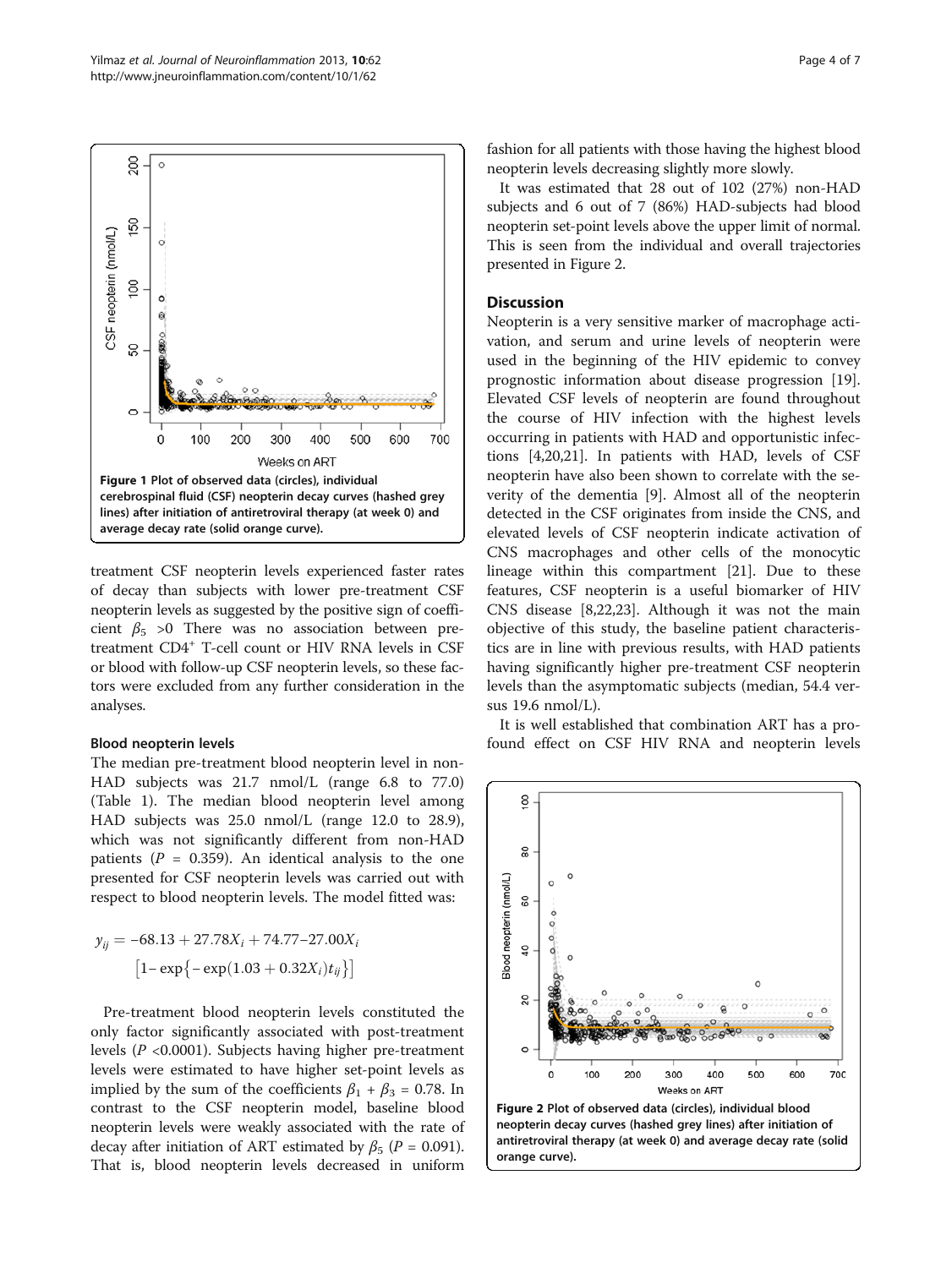[[24,25\]](#page-5-0). Previous studies have demonstrated that a significant proportion of patients have signs of ongoing macrophage activation inside the CNS, even after several years of effective treatment. In one study, 60% of the participants had elevated CSF neopterin levels after four years on suppressive combination ART [[10,11\]](#page-5-0). The findings of the present study are in concordance with these previous results; 41% (42/102) of the neuroasymptomatic patients were estimated to reach CSF neopterin set-point levels above the normal range despite suppressive ART. These 42 subjects had the highest pre-treatment CSF neopterin levels. All patients in this study that were followed for at least six months on ART were suppressed (<50 copies/mL) in plasma and CSF. Thus, the ongoing immune activation, observed in such a large proportion of successfully treated patients, might be attributable to low-level persistent viral replication within the CSF or the brain.

In patients on combination ART, the lowest CSF neopterin levels have been found in patients with the lowest CSF viral loads (<2.5 copies/mL) [\[26\]](#page-5-0). This would support the idea that viral replication within or close to the CSF, at least to some extent, is partly driving the inflammatory response. It has also been suggested that an inflammatory response, once triggered, may lead to a self-sustaining state of cellular activation [\[27](#page-5-0)], as has been seen in patients with herpes simplex virus type-1 encephalitis [[28\]](#page-6-0). Findings in this study are consistent with these reports. HIV RNA levels measured in CSF or plasma were not significantly associated with CSF neopterin trajectories (analyses not shown). In addition, all study participants had experienced virologic control to the limit of standard detection as a result of their treatment and CSF neopterin levels were the only factor strongly associated with subsequent decay rates and the ultimate set-point levels.

Estimated blood neopterin set-point levels remained higher than 8.8 nmol/L (the upper limit of normal blood neopterin levels) in 27% (28/102) of non-HAD patients (Figure [2\)](#page-3-0) and 86% of HAD patients. Pre-treatment blood neopterin levels were the only factor strongly associated with set-point levels. Subjects with higher pre-treatment CSF neopterin levels were estimated to have higher set-point levels.

The decision to exclude the seven patients with HAD from the overall estimation of CSF and blood neopterin decay rates was made because this small number of patients makes it difficult to draw any definitive conclusions about this group. In addition, six of the seven HAD patients were from the same site potentially confounding the results. For this reason, all statements and comparisons between HAD and non-HAD patients are intended for hypothesis generating purposes. Not unexpectedly, the seven patients with HAD had significantly higher CSF HIV RNA and neopterin levels at baseline compared to the remaining subjects (Table [1\)](#page-2-0). By virtue of having higher baseline CSF neopterin levels, and using the statistical model fit to the non-HAD subject data, HAD subjects would be expected to have higher set-point levels as well. The observation that most HAD patients would experience prolonged immune activation even after long-term administration of ART is consistent with the hypothesis that patients with HAD have a more compartmentalized HIV-infection within CNS macrophages, whereas infection in non-HAD patients may be largely transitory, non-compartmentalized, and supported within lymphocytes and with less marked activation of macrophages [\[29\]](#page-6-0). Indeed, we cannot rule out that the high baseline CSF neopterin and elevated set-point CSF neopterin levels in some of the neuroasymptomatic patients may indicate early, subclinical HIV-encephalitis.

There are a number of limitations with the present study. The most important one is related to the strong structure imposed by the model, where neopterin levels are assumed to remain constant once the set-point is reached. The model thus does not allow for an increase of CSF neopterin levels (which would suggest a reemergence of immune activation) or a decrease in the levels after additional time receiving ART. In addition, based on the imposed structure and, borrowing information from the other patient observations, the model predicts the likely set-point in some of the subjects who did not have sufficient follow-up to have reached it. This concern applies mainly to HAD patients, who had shorter follow-up. However, data from these subjects had no impact on the final model as they were excluded from the model generation. To address any possibility that our results are artifacts of model-imposed structure, we have performed extensive goodness-of-fit reviews of the model. In addition, even among patients with very long follow-up, we have not detected unequivocal evidence of increasing or decreasing neopterin levels after the set-point was reached. A final limitation has to do with applying the results of a model, which was developed in the non-HAD cohort, to the HAD patients. For this reason, observations obtained from the HAD cohort must be interpreted cautiously and should be replicated in a larger study.

Despite these limitations, the present study raises significant concerns about the possible long-term risks for neurological complications in HIV-infected individuals. The subjects in the present study were not routinely examined with neuropsychological testing, but they did not develop any clinical signs of progressive neurological symptoms during the study period. However, the long life expectancy of HIV-infected individuals and the neurological insults that come with older age in combination with a persistent immune activation might in the long run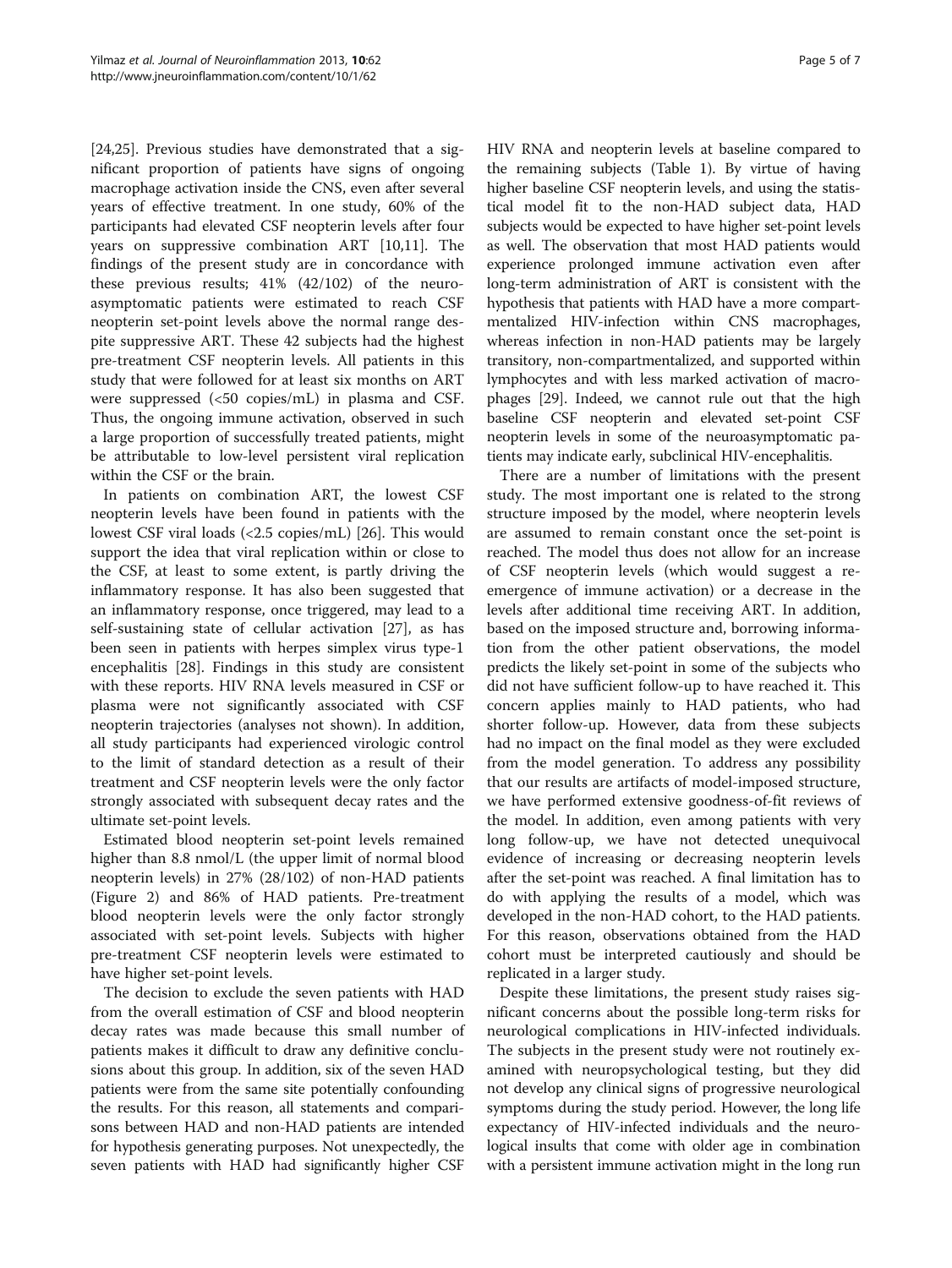<span id="page-5-0"></span>contribute to significant functional neurological impairment. Even though we know that many HIV-infected individuals have signs of ongoing immune activation in the CNS, we do not know what the clinical implications of this are. Chronic inflammation and immune stimulation is regarded as harmful in the long run in many other diseases, such as arteriosclerosis, ulcerous colitis, and chronic infectious and non-infectious hepatitis. It is therefore not difficult to imagine the possible devastating effects of having an active immune system enclosed in a protected, immunologically distinct compartment such as the CNS.

Intrathecal immune activation seems to continue despite long-term treatment with effective ART, albeit at lower levels than without treatment, underlining the possible limitations of ART in completely mitigating the neurological impact of the virus even among virologically suppressed individuals.

#### Abbreviations

ART: Antiretroviral therapy; CNS: Central nervous system; CPE: Central nervous system penetration effectiveness; CSF: Cerebrospinal fluid; HAD: HIVassociated dementia.

#### Competing interests

The authors declare that they have no competing interests.

#### Authors' contributions

MG, RWP, LH, and SS took part in the conception and design of the study: DF carried out the neopterin analyis; AY participated in analyzing and interpreting the data, and drafted the manuscript, KC collected and organized data; CY interpreted the data and performed the statistical modelling. All authors read and approved the final manuscript.

#### Acknowledgements

This work was supported by the Swedish Society for Medical Research, Sahlgrenska Academy at the University of Gothenburg (ALFGBG-11067), the Swedish Research Council (2007–7092), and NIH grants R01 MH081772, R01 NS37660, K23 MH074466, and M01 RR0008336.

#### Author details

<sup>1</sup>Department of Infectious Diseases, University of Gothenburg, Journalvagen 10, 416 50, Gothenburg, Sweden. <sup>2</sup>Department of Biostatistics, Indiana University R.M. Fairbanks School of Public Health, 410 West 10th Street, Indianapolis, IN 46202, USA. <sup>3</sup> Division of Biological Chemistry, Biocenter, Innsbruck Medical University, Center for Chemistry and Biomedicine, Innrain 80, 4th Floor, A-6020, Innsbruck, Austria. <sup>4</sup>Department of Neurology, University of California San Francisco, San Francisco Genreal Hospital, 1001 Potrero Avenue, San Francisco, California 94110, USA. <sup>5</sup>Department of Neurology, Yale University School of Medicine, 300 George Street, New Haven, Connecticut 06510, USA.

#### Received: 4 February 2013 Accepted: 22 April 2013 Published: 10 May 2013

#### References

- 1. Fuchs D, Spira TJ, Hausen A, Reibnegger G, Werner ER, Felmayer GW, Wachter H: Neopterin as a predictive marker for disease progression in human immunodeficiency virus type 1 infection. Clin Chem 1989, 35:1746–1749.
- 2. Furukawa Y, Nishi K, Kondo T, Tanabe K, Mizuno Y: Significance of CSF total neopterin and biopterin in inflammatory neurological diseases. J Neurol Sci 1992, 111:65–72.
- 3. Fredrikson S, Link H, Eneroth P: CSF neopterin as marker of disease activity in multiple sclerosis. Acta Neurol Scand 1987, 75:352–355.
- 4. Hagberg L, Dotevall L, Norkrans G, Larsson M, Wachter H, Fuchs D: Cerebrospinal fluid neopterin concentrations in central nervous system infection. J Infect Dis 1993, 168:1285–1288.
- 5. Wirleitner B, Reider D, Ebner S, Böck G, Widner B, Jaeger M, Schennach H, Fuchs D: Monocyte-derived dendritic cells release neopterin. J Leukoc Biol 2002, 72:1148–1153.
- 6. Cano OD, Neurauter G, Fuchs D, Shearer GM, Boasso A: Differential effect of type I and type II interferons on neopterin production and amino acid metabolism in human astrocyte-derived cells. Neurosci Lett 2008, 13:22–25.
- 7. Griffin DE, McArthur JC, Cornblath DR: Neopterin and interferon-gamma in serum and cerebrospinal fluid of patients with HIV-associated neurologic disease. Neurology 1991, 41:69–74.
- 8. Hagberg L, Cinque P, Gisslen M, Brew BJ, Spudich S, Bestetti A, Price RW, Fuchs D: Cerebrospinal fluid neopterin: an informative biomarker of central nervous system immune activation in HIV-1 infection. AIDS Res Ther 2010, 7:15.
- 9. Brew BJ, Pemberton L, Cunningham P, Law MG: Levels of human immunodeficiency virus type 1 RNA in cerebrospinal fluid correlate with AIDS dementia stage. J Infect Dis 1997, 175:963–966.
- 10. Abdulle S, Hagberg L, Svennerholm B, Fuchs D, Gisslén M: Continuing intrathecal immunoactivation despite two years of effective antiretroviral therapy against HIV-1 infection. AIDS 2002, 16:2145–2149.
- 11. Edén A, Price RW, Spudich S, Fuchs D, Hagberg L, Gisslén M: Immune activation of the central nervous system is still present after >4 years of effective highly active antiretroviral therapy. J Infect Dis 2007, 196:1779-1783.
- 12. Spudich S, Lollo N, Liegler T, Deeks SG, Price RW: Treatment benefit on cerebrospinal fluid HIV-1 levels in the setting of systemic virological suppression and failure. J Infect Dis 2006, 194:1686-1696.
- 13. Werner ER, Bichler A, Daxenbichler G, Fuchs D, Fuith LC, Hausen A, Hetzel H, Reibnegger G, Wachter H: Determination of neopterin in serum and urine. Clin Chem 1987, 33:62–66.
- 14. Mayersbach P, Augustin R, Schennach H, Schonitzer D, Werner ER, Wachter H, Reibnegger G: Commercial enzyme-linked immunosorbent assay for neopterin detection in blood donations compared with RIA and HPLC. Clin Chem 1994, 40:265-266.
- 15. Hagberg L, Andersson L, Abdulle S, Gisslén M: Clinical application of cerebrospinal fluid neopterin concentrations in HIV infection. Pteridines 2004, 15:102–106.
- 16. Lindstrom ML, Bates DM: Nonlinear mixed effects models for repeated measures data. Biometrics 1990, 46:673–687.
- 17. Pinheiro J, Bates D: Approximations to the log-likelihood function in the nonlinear mixed-effects model. J Computational and Graphical Statistics 1995, 4:12–35.
- 18. Letendre SL, Ellis RJ, Ances BM, McCutchan JA: Neurologic complications of HIV disease and their treatment. Top HIV Med 2010, 18:45-55.
- 19. Bogner JR, Matuschke A, Heinrich B, Eberle E, Goebel FD: Serum neopterin levels as predictor of AIDS. Klin Wochenschr 1988, 66:1015–1018.
- 20. Gisslén M, Fuchs D, Svennerholm B, Hagberg L: Cerebrospinal fluid viral load, intrathecal immunoactivation, and cerebrospinal fluid monocytic cell count in HIV-1 infection. J Acquir Immune Defic Syndr 1999, 21:271–276.
- 21. Bogner JR, Junge-Hulsing B, Kronawitter U, Sadri I, Matuschke A, Goebel FD: Expansion of neopterin and beta 2-microglobulin in cerebrospinal fluid reaches maximum levels early and late in the course of human immunodeficiency virus infection. Clin Investig 1992, 70:665-669.
- 22. Fuchs D, Chiodi F, Albert J, Asjö B, Hagberg L, Hausen A, Norkrans G, Reibnegger G, Werner ER, Wachter H: Neopterin concentrations in cerebrospinal fluid and serum of individuals infected with HIV-1. AIDS 1989, 3:285-288
- 23. Brew BJ, Bhalla RB, Paul M, Gallardo H, McArthur JC, Schwartz MK, Price RW: Cerebrospinal fluid neopterin in human immunodeficiency virus type 1 infection. Ann Neurol 1990, 28:556–560.
- 24. Gisslén M, Svennerholm B, Fuchs D, Hagberg L: Neurological efficacy of stavudine, zidovudine, and lamivudine. Lancet 1998, 352:402–403.
- 25. Mellgren A, Antinori A, Cinque P, Price RW, Eggers C, Hagberg L, Gisslén M: Cerebrospinal fluid HIV-1 infection usually responds well to antiretroviral treatment. Antivir Ther 2005, 10:701–707.
- 26. Yilmaz A, Price RW, Spudich S, Fuchs D, Hagberg L, Gisslen M: Persistent intrathecal immune activation in HIV-1-infected individuals on antiretroviral therapy. J Acquir Immune Defic Syndr 2008, 47:168–173.
- 27. Gonzalez-Scarano F, Martin-Garcia J: The neuropathogenesis of AIDS. Nat Rev Immunol 2005, 5:69–81.